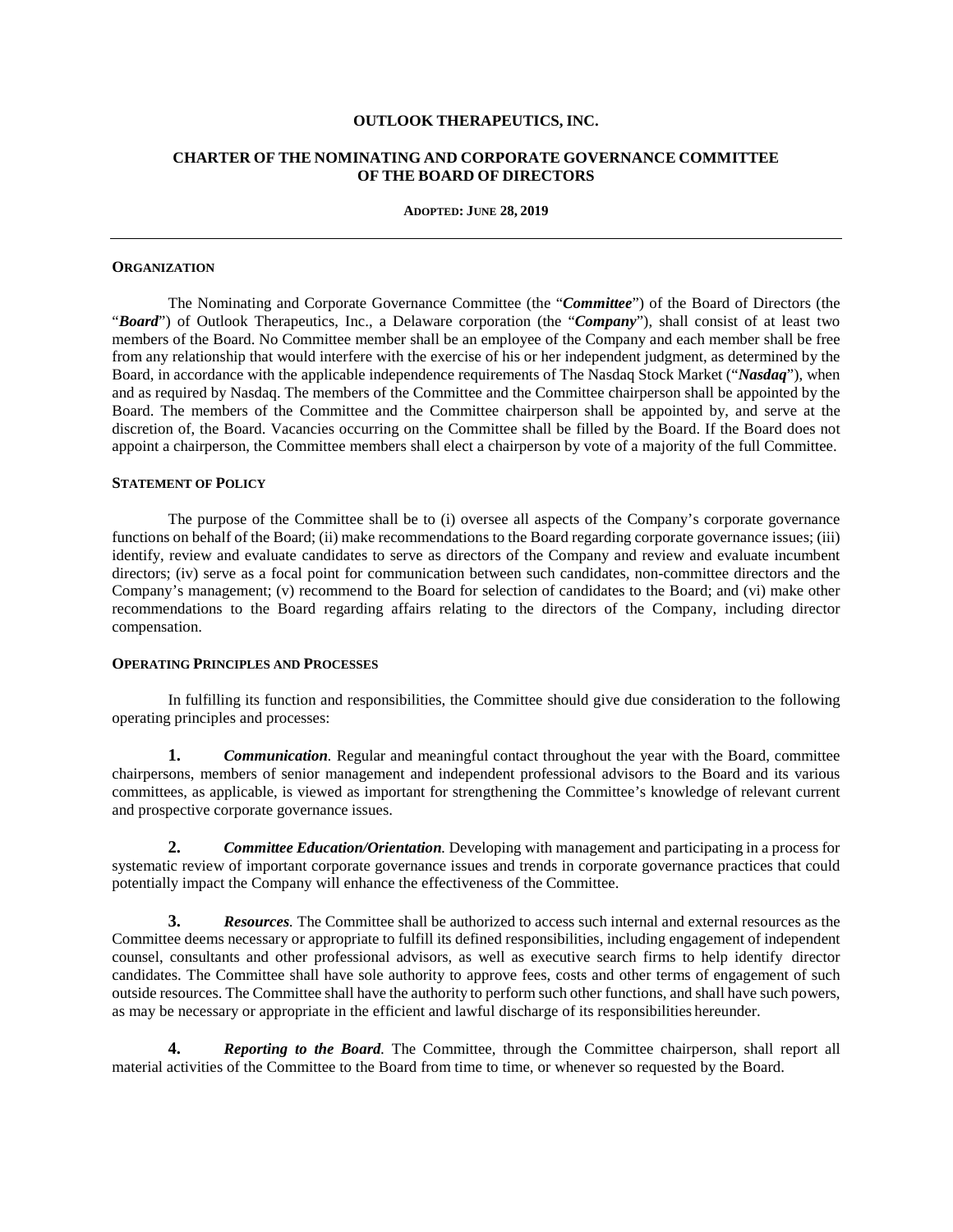## **RESPONSIBILITIES**

To implement the Committee's purpose and policies, the Committee shall be charged with the following duties and responsibilities. The Committee may supplement and deviate from these activities as appropriate under the circumstances (except as otherwise required by the Nasdaq listing rules or applicable law). The Committee will have the full power and authority to carry out the following primary responsibilities or to delegate such power and authority to one or more subcommittees of the Committee:

**1.** *Director Nominations*. The Committee has the responsibility of identifying, reviewing and evaluating candidates to serve on the Company's Board including consideration of any potential conflicts of interest as well as applicable independence and experience requirements. The Committee shall also have the primary responsibility for reviewing, evaluating and considering the recommendation for nomination of incumbent directors for re-election to the Board, as well as monitoring the size of the Board. The Committee shall also recommend to the Board for selection candidates to the Board. The Committee shall also have the power and authority to consider recommendations for Board nominees and proposals submitted by the Company's stockholders and to establish any policies, requirements, criteria and procedures, including policies and procedures to facilitate stockholder communications with the Board of Directors, to recommend to the Board appropriate action on any such proposal or recommendation and to make any disclosures required by the Nasdaq listing rules and applicable law in the course of exercising its authority.

**2.** *Board Assessment.* The Committee shall periodically review, discuss and assess the performance of the Board, including Board committees, seeking input from senior management, the full Board and others. The assessment shall include evaluation of the Board's contribution as a whole and effectiveness in serving the best interests of the Company and its stockholders, specific areas in which the Board and/or management believe contributions could be improved, and overall Board composition and makeup, including the re-election of current Board members. The factors to be considered shall include whether the directors, both individually and collectively, can and do provide the integrity, experience, judgment, commitment, skills and expertise appropriate for the Company. The Committee shall also consider and assess the independence of directors, including whether a majority of the Board continue to be independent from management in both fact and appearance, as well as within the meaning prescribed by Nasdaq. The results of these reviews shall be provided to the Board for further discussion as appropriate.

**3.** *Board Committee Nominations.* The Committee, after due consideration of the interests, independence and experience of the individual directors and the independence and experience requirements of Nasdaq, the rules and regulations of the Securities and Exchange Commission and applicable law, shall recommend to the entire Board annually the chairmanship and membership of each committee.

**4.** *Stockholder Communications*. The Committee shall periodically review and make recommendations to the Board regarding the Company's process for stockholder communications with the Board, and make such recommendations to the Board with respect thereto as the Committee deems appropriate.

**5.** *Continuing Education.* The Committee may implement an orientation process for directors that includes background material on the Company's policies and procedures and expectations as to directors and committee member duties and responsibilities, meetings with senior management and visits to the Company's facilities. The Committee shall also recommend to the Board such plan or program as it deems appropriate for the continuing education of directors.

**6.** *Corporate Governance Principles.* The Committee shall develop a set of corporate governance principles (the "*Corporate Governance Guidelines*") to be applicable to the Company, shall periodically review and assess these principles and their application, and shall recommend any changes deemed appropriate to the Board for its consideration. Further, the Committee shall periodically review Company policy statements to determine their adherence to the Company's Code of Conduct.

**7.** *Procedures for Information Dissemination.* The Committee shall oversee and review the processes and procedures used by the Company to provide information to the Board and its committees. The Committee should consider, among other factors, the reporting channels through which the Board and its committees receive information